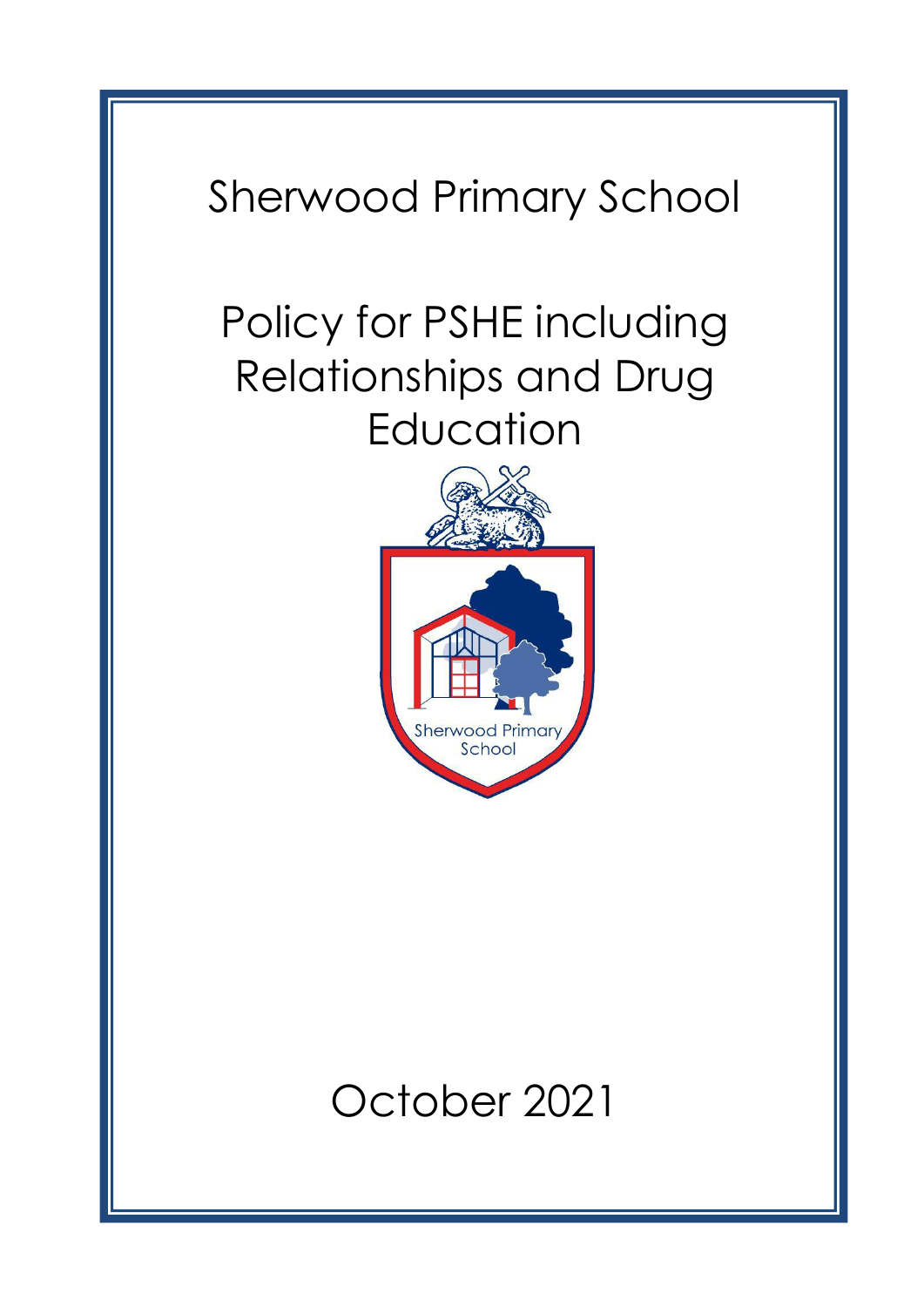# Sherwood Primary School PSHE Policy



# Sherwood Curriculum Rationale

At Sherwood, we aim to provide a creative, vocabulary rich curriculum that inspires and challenges our children, in preparation for life in a culturally diverse and ever-changing world. High expectations, inclusive approaches and excellent teaching will form the basis of all our work. Our children will have the opportunity to read widely, explore, ask questions and become knowledgeable, independent learners. Our Curriculum will prepare our children for life-long learning.

#### Inspire • Explore • Achieve

### Sherwood Values

Teaching and Learning at Sherwood Primary School is underpinned by six core values.

The 6 Sherwood Core-Values are:

- Honesty
- **Perseverance**
- Respect
- Adventurous
- **Aspiration**
- **Independence**

Alongside our core values, we also promote the fundamental British values of democracy, the rule of law, individual liberty, mutual respect and tolerance of those with different faiths and beliefs across the curriculum.

# Purpose of PSHE

Personal, Health and Social Education underpins life at Sherwood Primary School. Children's attitudes to themselves and each other must be healthy if effective learning is to take place. The emphasis is on encouraging individual responsibility, awareness and informed decision making to promote healthy lifestyles. Our school Curriculum aims to provide opportunities for all pupils to learn and achieve. It promotes pupil's spiritual, moral, social and cultural development and prepares children for the opportunities, responsibilities and experiences of life.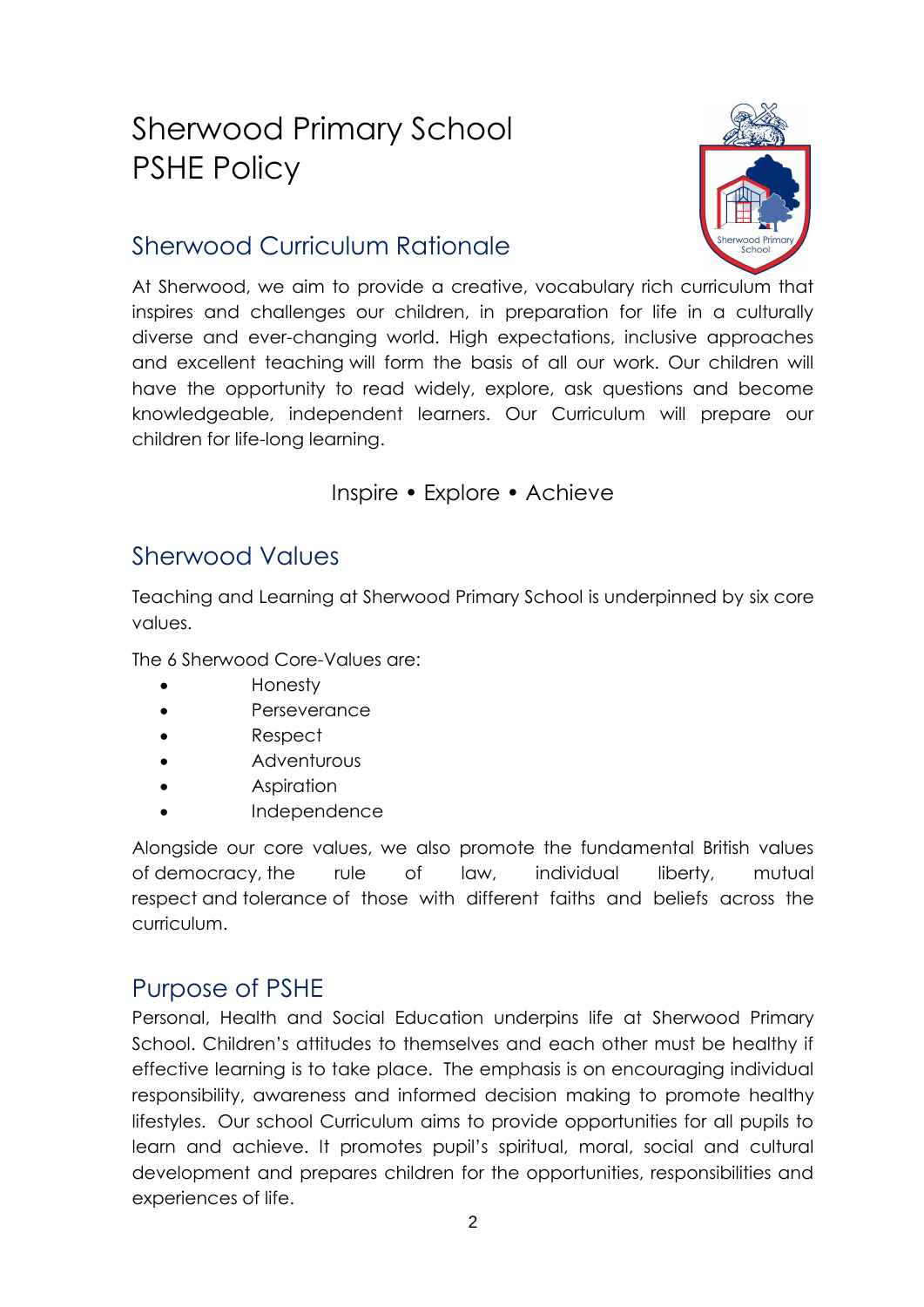# Aims

Aims of PSHE Education at Sherwood Primary School, Personal, Social and Health Education (PSHE) enables our children to become healthy, independent and responsible members of society. Our pupils are encouraged to develop their sense of self-worth by playing a positive role in contributing to school life and the wider community. In order to prepare young children for their future, it is vital that they are equipped with the skills that will enable them to become informed and independent citizens.

Our aims are to enable the children:

- To recognise their own worth;
- To work well with others;
- To develop positive, healthy relationships and respect for others;
- To develop a resilient Growth Mind-set;
- To understand our common humanity, diversity and differences;
- To know and understand what constitutes a healthy lifestyle, both physically and mentally;
- To develop online and offline safety awareness;
- To be positive and active members of a democratic society;
- To develop self-confidence and self-esteem, and make informed choices regarding personal and social situations;

• To form good relationships with other members of the school and the wider community;

• To understand the role of the family in their own development.

# **Organisation**

Work in PSHE is planned using the Programme of Study set out by the PSHE association. The PSHE Programme of Study was produced in consultation with a wide variety of agencies and practitioners to meet the needs of today's pupils and is regularly updated to meet these changing needs. The programme of study also encompasses Relationships and Drug education.

The programme of study includes three core themes:

- **Health and Wellbeing**
- **Relationships**
- **Living in the Wider World**

PSHE content is delivered in a variety of different ways:

- Discreet Curriculum time;
- Teaching through Contexts for Learning;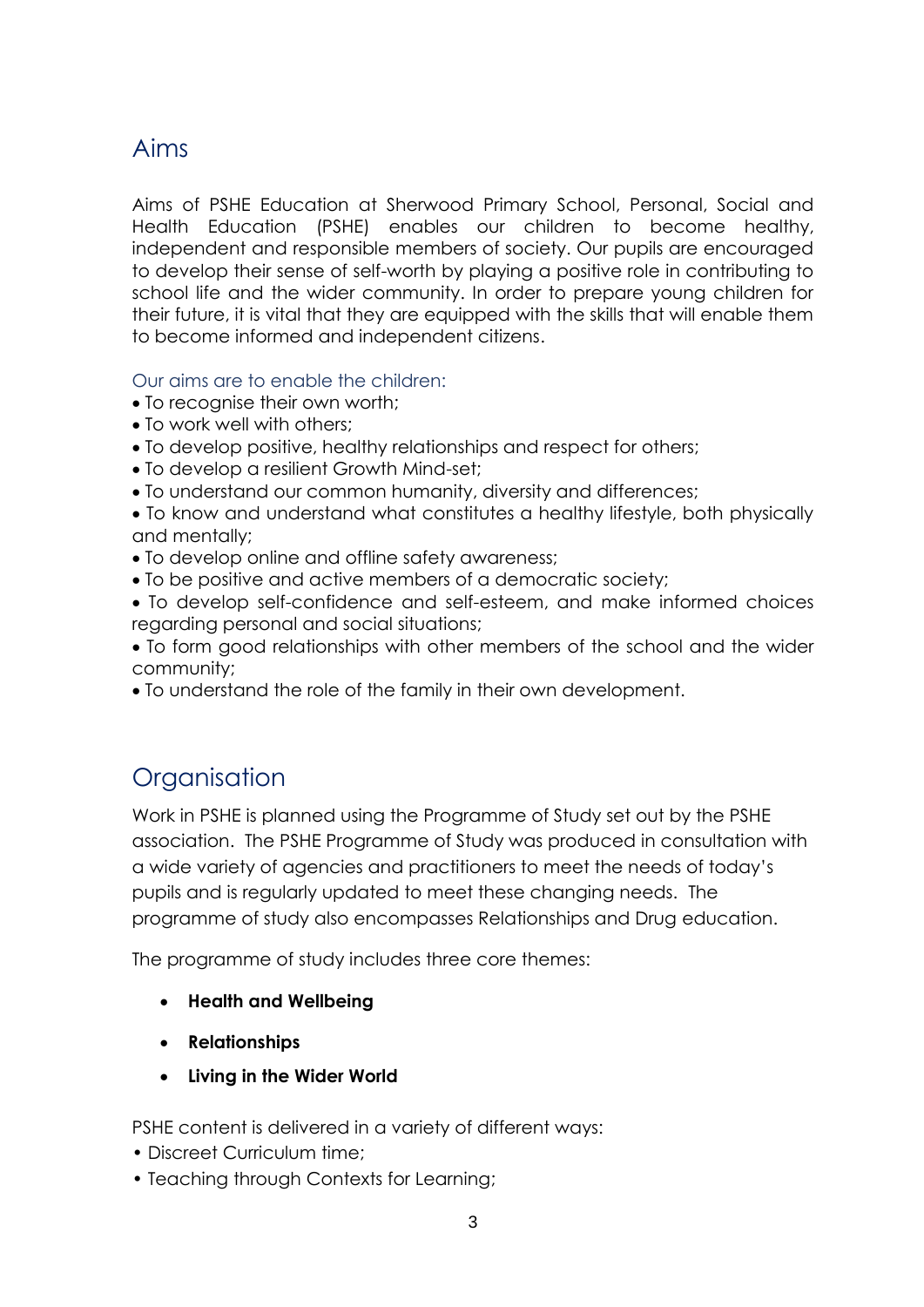- Assemblies, class assemblies, class discussions and circle time;
- As and when issues arise ensuring time is made within the curriculum to meet the needs of the children;
- Planned learning will be recorded on weekly or daily plans.

We teach PSHE in a variety of ways. For example, when dealing with issues in drugs education, we teach PSHE as a discrete subject. On other occasions, we introduce PSHE topics through teaching in other subjects. For example, when teaching about local environmental issues in geography, we offer pupils the opportunity to find out who is responsible for the maintenance and upkeep of local parks and cycle paths.

There is a large overlap between the programme of study from religious education and the aims of PSHE we deliver a considerable amount of PSHE and Citizenship through our religious education lessons and as part of assemblies. We also develop PSHE through various activities and whole school events, e.g. The School Council representatives from each class meet regularly to discuss school matters. We are committed to providing a setting where the responsible choice becomes the easy choice. The personal and social development of young people is the responsibility of all.

#### Foundation Stage

Children will be provided with experiences and support which will help them to develop a positive sense of themselves and of others; respect for others; social skills; and a positive disposition to learn.

Personal, Social and Emotional Development is made up of the following aspects:

**Self-confidence and self-awareness:** children are confident to try new activities, and say why they like some activities more than others. They are confident to speak in a familiar group; will talk about their ideas and will choose the resources they need for their chosen activities. They say when they do and don't need help.

**Managing feelings and behaviour:** children talk about how they and others show feelings, talk about their own and other's behaviour and its consequences and know that some behaviour is unacceptable. They work as part of a group or class and understand and follow the rules. They adjust their behaviour to different situations and take changes of routine in their stride.

**Making Relationships:** children play co-operatively, taking turns with others. They take account of one another's ideas about how to organise their activity. They show sensitivity to others' needs and feelings and form positive relationships with adults and other children.

Physical Development includes: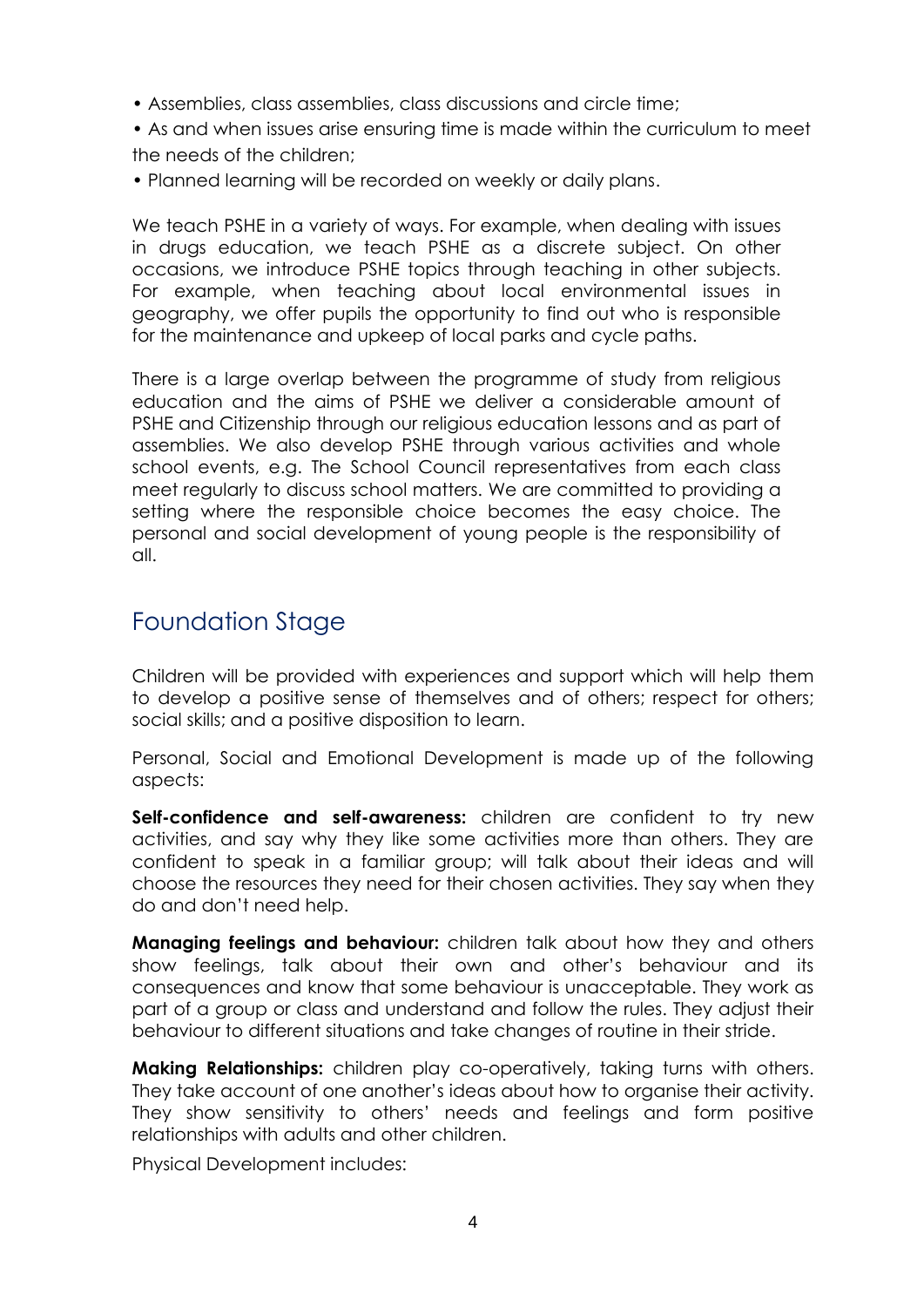**Health and self-care:** children know the importance for good health of physical exercise, and a healthy diet, and talk about ways to keep healthy and safe. They manage their own basic hygiene and personal needs successfully, including dressing and going to the toilet independently.

## Key Stage 1 & 2

In KS1 & 2 we use the programme of study for PSHE from the PSHE Association as a basis for our planning. The overarching concepts, essential skills and attributes developed through PSHE education (PSHE Association January 2017) are:

- 1. **Identity** (their personal qualities, attitudes, skills, attributes and achievements and what influences these; understanding and maintaining boundaries around their personal privacy, including online)
- 2. **Relationships** (including different types and in different settings, including online)
- 3. **A healthy** (including physically, emotionally and socially), **balanced lifestyle** (including within relationships, work-life, exercise and rest, spending and saving and lifestyle choices)
- 4. **Risk** (identification, assessment and how to manage risk, rather than simply the avoidance of risk for self and others) and **safety** (including behaviour and strategies to employ in different settings, including online in an increasingly connected world)
- 5. **Diversity** and **equality** (in all its forms, with due regard to the protected characteristics set out in the Equality Act 2010)
- 6. **Rights** (including the notion of universal human rights)**, responsibilities**  (including fairness and justice) and **consent** (in different contexts)
- 7. **Change** (as something to be managed) and **resilience** (the skills, strategies and 'inner resources' we can draw on when faced with challenging change or circumstance)
- 8. **Power** (how it is used and encountered in a variety of contexts including online; how it manifests through behaviours including bullying, persuasion, coercion and how it can be challenged or managed through negotiation and 'win-win' outcomes)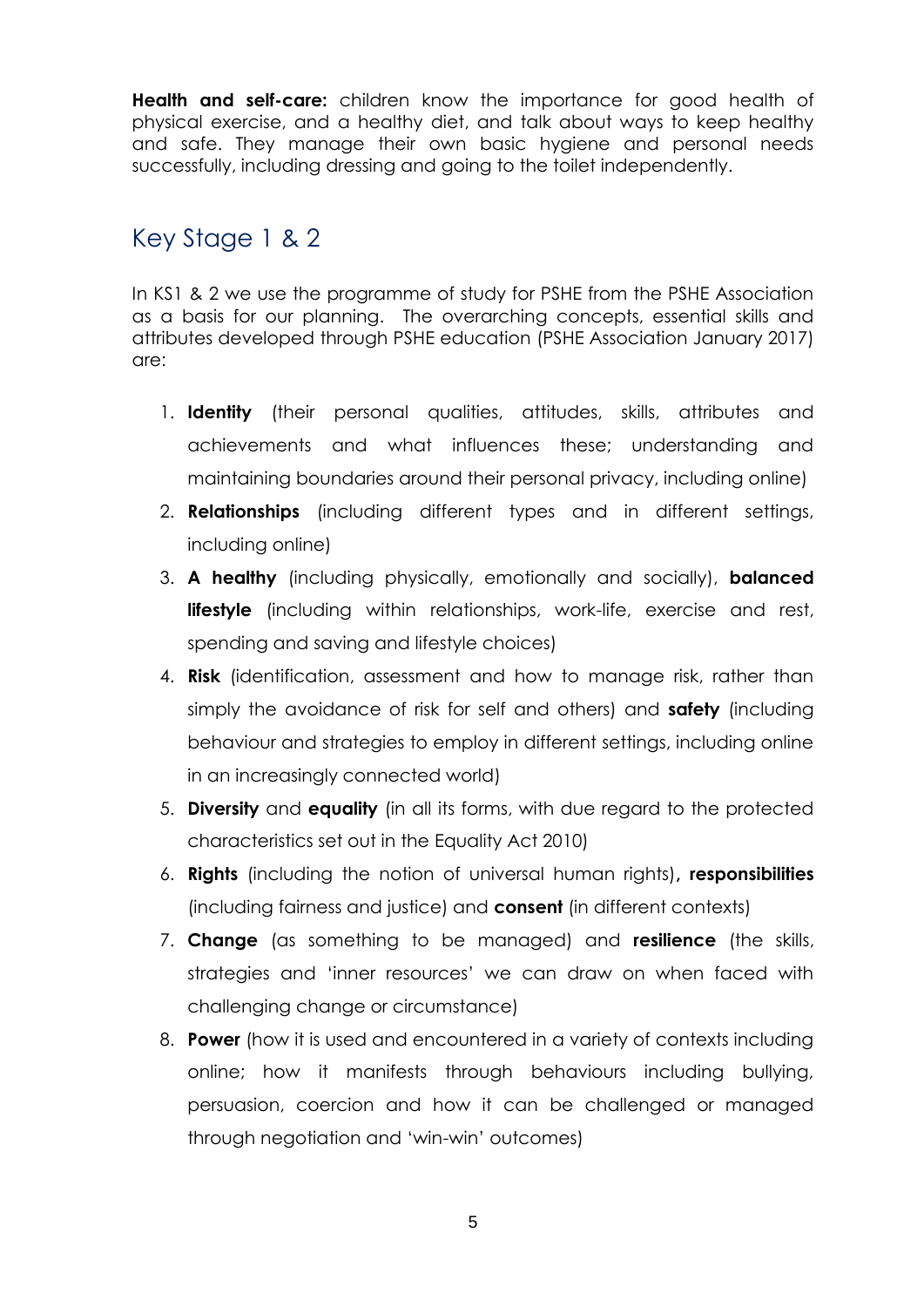9. **Career** (including enterprise, employability and economic understanding)

### Relationships Education

Relationships Education (RE) forms an integral and statutory part of the PSHE Association Programme of Study. To ensure effective provision, the new compulsory elements of PSHE are integrated within a broader PSHE education programme, which includes comprehensive coverage of economic wellbeing, careers and enterprise education, as well as education for personal safety, including assessing and managing both negative and positive risk.

School has actively sought the views of parents, with regard to RE. Initially through the form of an online questionnaire and then this being followed up with an informal meeting with the Headteacher, PSHE Subject Leader and Religious Education Subject Leader. The outcomes of which were shared with all parents via the school website. Throughout this process, school ensured that it was sensitive to the range of religious and cultural views about relationships education whilst still ensuring that pupils have access to the learning they need to stay safe, healthy and understand their rights as individuals.

Details of the specific elements of RE to be taught in each year group can be found within the Year Group Curriculum booklets and also within the RE Curriculum section of the school's website.

# Drugs Education

We are committed to investing in our pupil's health and wellbeing, because we believe doing so will assist the process of raising their achievements. Drugs education is an important issue that is both essential and relevant to children in the real world. Through our approaches to drugs education we are seeking to develop and enhance life skills that can be built on and which will help them in the future.

In developing our policy and programme of study we have taken full account of the DfES guidance contained in 'Guidance for schools' (2004) and the Quality Standard for Drugs Education.

Therefore, this policy promotes practices within the school to reinforce our vision, and to remove or discourage practices that negate them.

For the purpose of this policy and our drugs education programme, drugs are defined as: *a substance people take to change the way they think, feel or*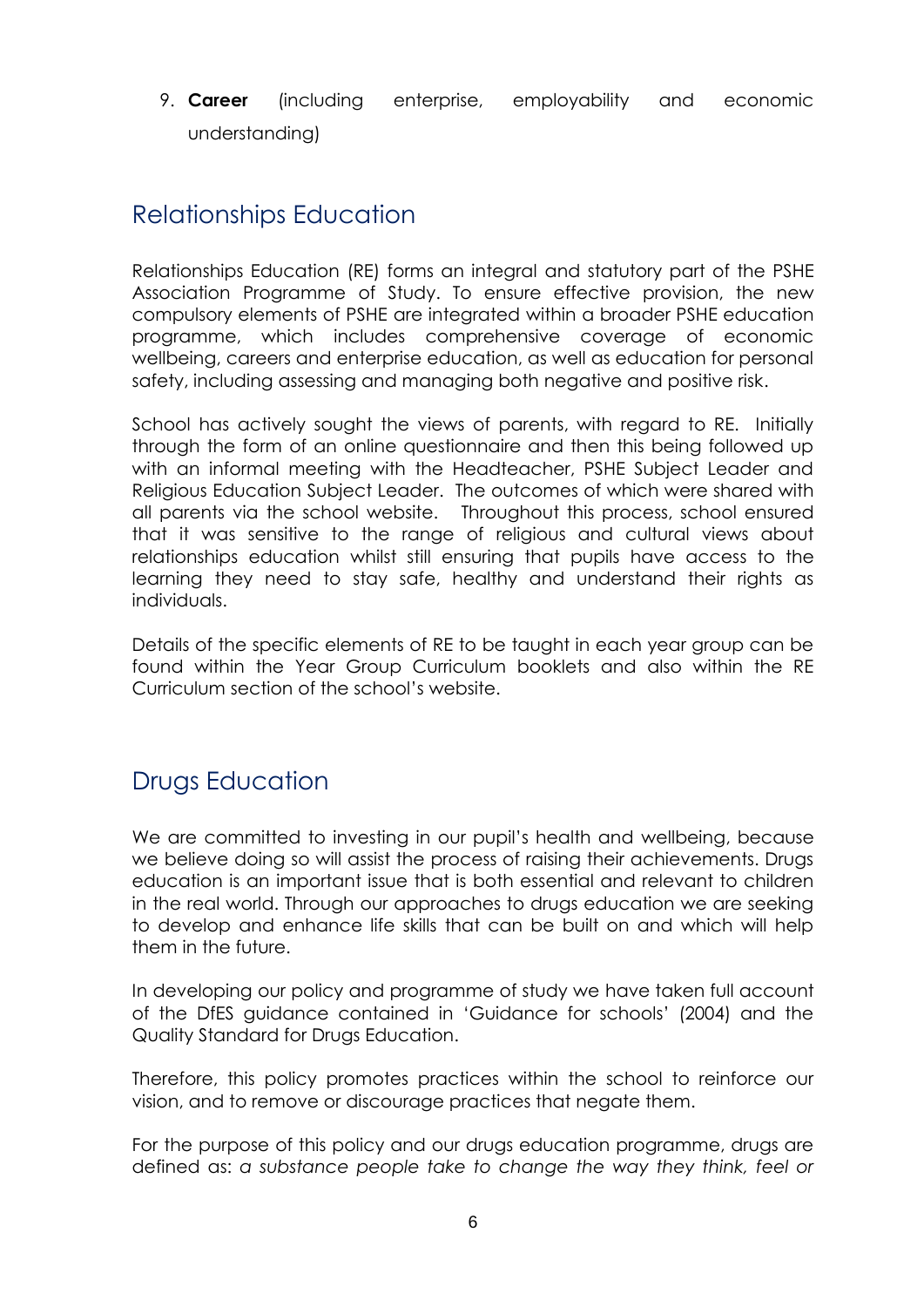*behave.* Our school uses the term 'drug' to include, caffeine, alcohol, tobacco, medicines and illegal drugs.

Drugs Education is an integral part of PSHE Education and should enable pupils to develop their knowledge, skills, attitudes and understanding about drugs and appreciate the benefits of a healthy lifestyle.

#### Assessment and Record Keeping Procedures

Children are informally assessed by staff throughout their work and the reports given to parents will reflect this. Recording of work will be in a form appropriate to the planned focus and will be shown in teacher's planning. Evidence of PSHE will be in a variety of forms e.g. photographs as well as written work. The very nature of PSHE means that careful consideration should be given to the best means of recording. Written work may not always be appropriate and staff will use their professional judgment in this. Each cohort of children has a PSHE Floor book, which contains a reflection of their journey in PSHE from EYFS to Year 6. These are updated half-termly by the member of staff responsible for delivering PSHE within each year group.

Assessment allows the leadership team, parents, governors and school inspectors to see the impact that PSHE education is having for pupils and for whole school outcomes, such as Ofsted judgements on personal development, behaviour and welfare, safeguarding, spiritual, moral, social and cultural (SMSC) development and the promotion of fundamental British values.

#### Special Educational Needs and Disability

The children with Special Educational Needs will have access to the full PSHE curriculum. Children of all abilities are able to access the PSHE Education curriculum through the nature of the multi-sensory approach to teaching and learning that the PSHE curriculum lends itself to. Individual teachers differentiate activities and resources to cater for individual needs.

# Equal Opportunities

All teaching and non-teaching staff at Sherwood Primary School are responsible for ensuring that all pupils, irrespective of gender, ability, ethnic origin and social circumstances have access to the whole curriculum and the opportunity to make the greatest progress possible in all areas of the curriculum while in our school.

PSHE education can help school to reduce or remove many of the barriers to learning experienced by pupils, significantly improving their capacity to learn and achieve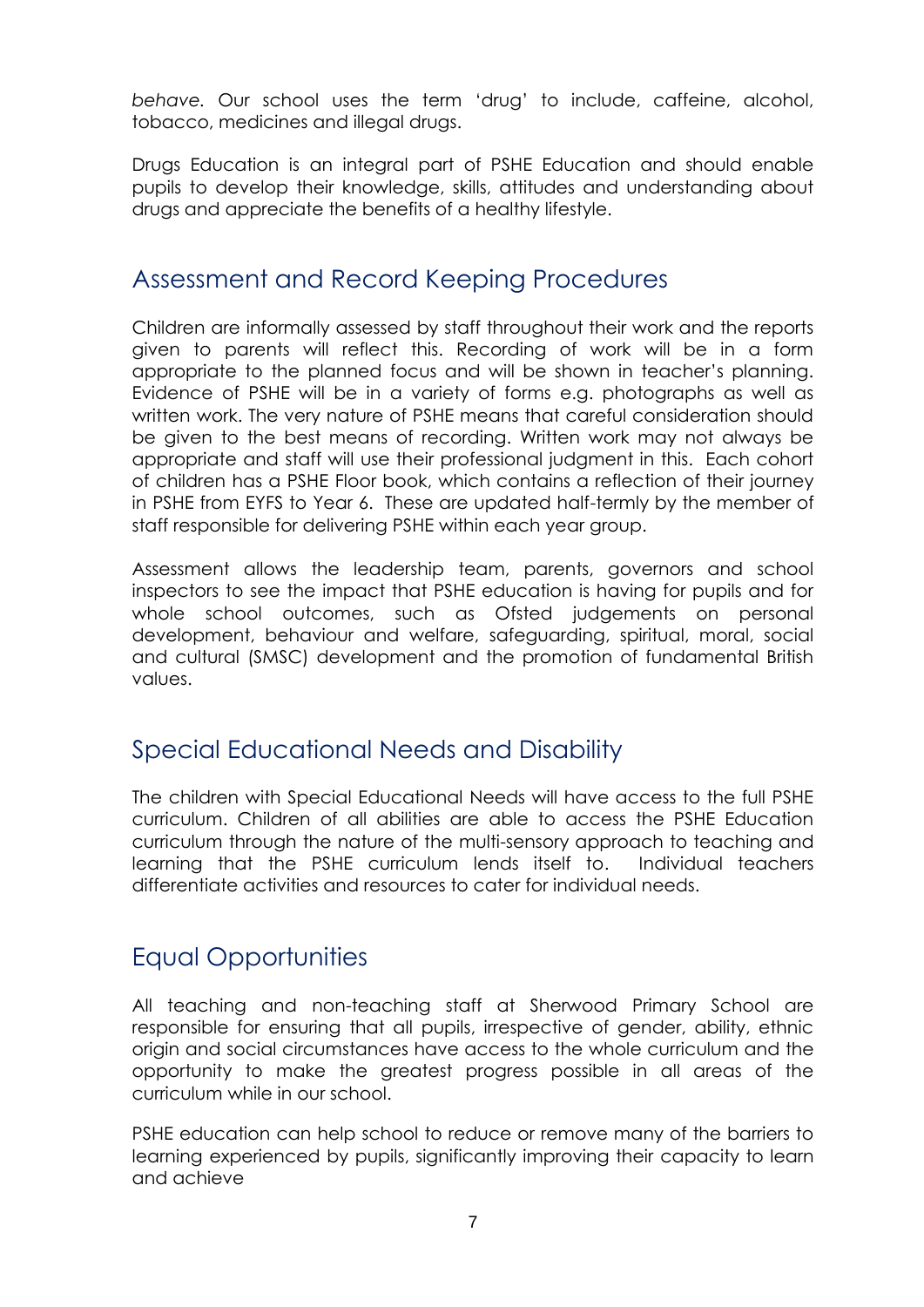#### Links with other areas of the curriculum

PSHE Education has links with other areas of the curriculum including English, Computing, History, Geography and Art. Drugs Education and Relationships Education are incorporated into the PSHE Education curriculum and taught using the spiral curriculum approach outlined by the PSHE Association.

#### Spiritual, Moral, Social and Cultural Development

The 1988 Education Reform Act requires schools to 'promote the spiritual, moral and cultural development of pupils at the school and in society' (paragraph 1:2) through the provision of a broad and balanced curriculum. Although schools are not specifically required to promote the social development of pupils, it is very much a feature of the life and work of pupils. At Sherwood Primary School, PSHE Education plays an important role, along with all other curriculum areas in promoting the spiritual, moral, social and cultural development of our children.

The PSHE education delivered at Sherwood makes a significant contribution to pupils' spiritual, moral, social and cultural (SMSC) development, their behaviour and safety and the school's statutory responsibility to promote pupils' wellbeing. In addition, the learning provided through a comprehensive PSHE education provision is essential to safeguarding pupils, as Ofsted has set out.

#### Resources and Accommodation

Resources are selected that are:

- age appropriate,
- non-discriminatory and
- •in accord with the values of the school.

Some resources chosen will appear discriminatory but these are used to challenge misconceptions, negative images and messages and stereotypes. Resource materials, books and equipment are available for use by all staff. Each Year Group has a bank of resources that it uses and this is audited annually by the subject leader.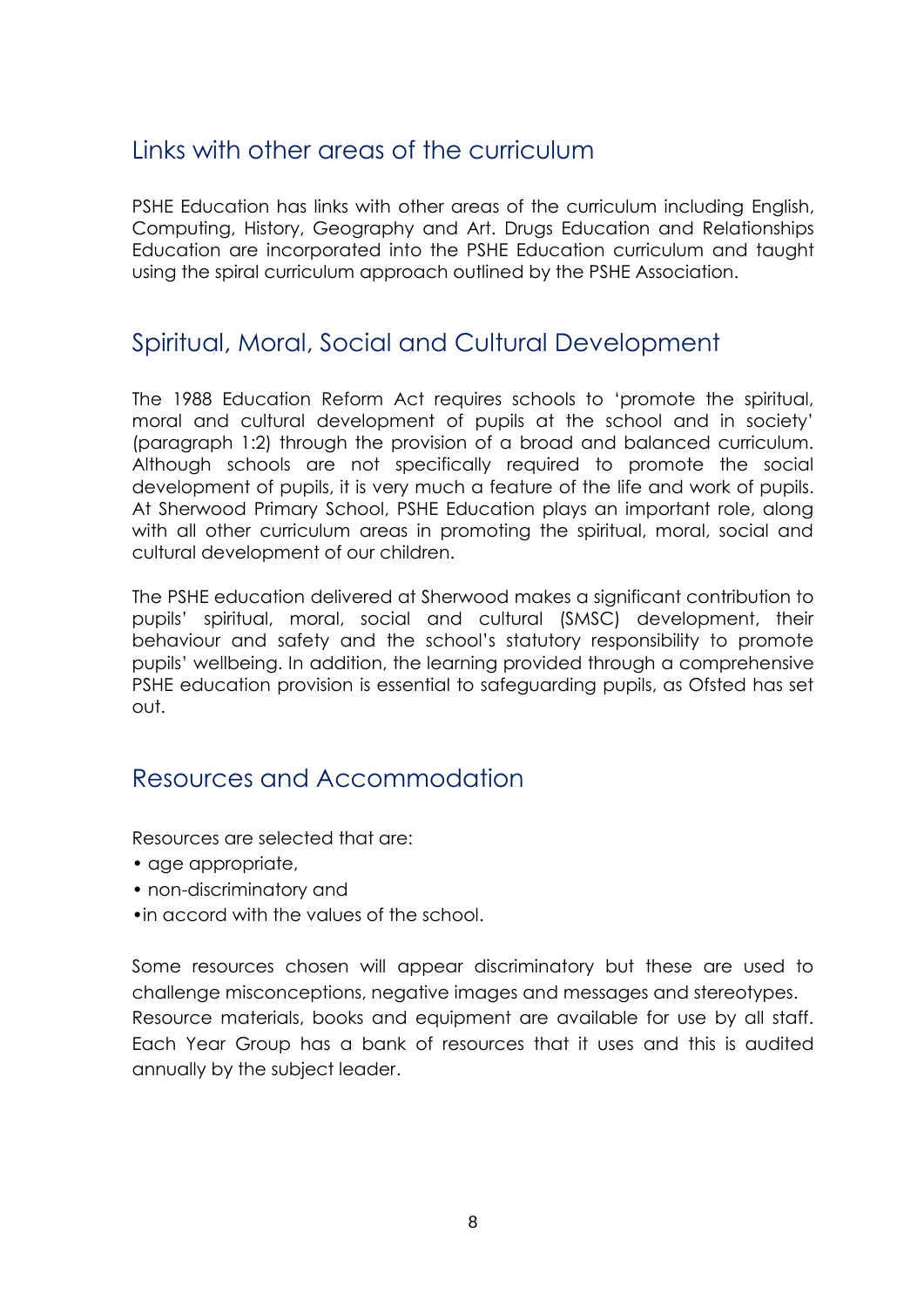### Role of the Subject Leader

The Subject Leader is responsible for helping staff to plan PSHE Education for a particular class or year group and monitoring and evaluating the provision for PSHE Education in the School. Monitoring and evaluation may take place by means of a number of methods including:

- Looking at children's work
- The analysis of teachers' planning as seen in Long- and Short-Term Plans
- Discussion among groups of staff or the whole staff
- Classroom observation
- External inspection and advice

The evaluation and review of the policy for PSHE Education and the Schemes of Work for PSHE Education takes place on an annual basis. The Subject Leader draws up an annual Action Plan for PSHE Education each year. This is in the same cycle as the School Development Plan and so planning is from the summer term to the following spring term. The Action Plan outlines what the Subject Leader plans to do in relation to the PSHE Education Policy, Scheme of Work, resources, monitoring of PSHE Education and includes a detailed budget plan.

The Subject Leader attends County INSET Courses for PSHE Education and then feeds back to other staff where appropriate.

The PSHE Education Subject Leader is responsible for maintaining PSHE resources, and for monitoring their use. Staff are asked to submit to the PSHE Education Subject Leader requests for any resources which they require to be added to the existing stock.

#### Monitoring and Evaluation

Monitoring and evaluation will be conducted according to the priority given to PSHE within the School Development Plan. The timescale involved in the evaluation may differ from year to year. Evaluation is most likely to be on an annual basis but will also have to take account of any changes in the Programme of Study for PSHE or any statutory changes.

Evaluation and review of the Policy for PSHE and any schemes of work will take place in line with the School Development Plan.